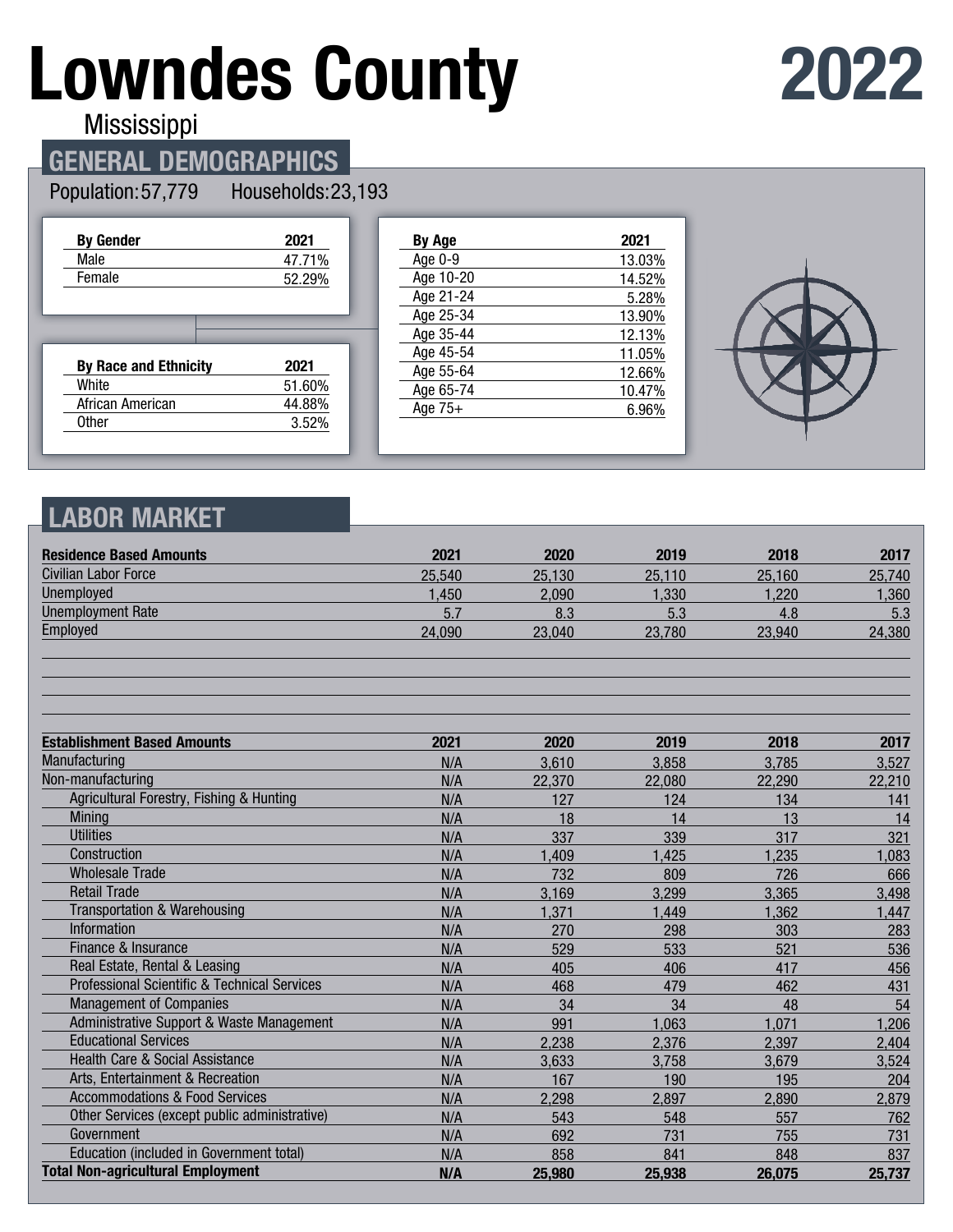|--|

|                                                            | 2021     | 2020     | 2019     | 2018     | 2017     | <b>Region</b> |
|------------------------------------------------------------|----------|----------|----------|----------|----------|---------------|
|                                                            |          |          |          |          |          |               |
| <b>Per Capita Income</b>                                   | \$44,152 | \$40,717 | \$37,650 | \$37,061 | \$37,674 | \$40,894      |
| <b>Median Household Income</b>                             | \$57,444 | \$50,378 | \$49,127 | \$46,350 | \$42,781 | \$50,575      |
|                                                            |          |          |          |          |          |               |
| # of Households with Income                                |          |          |          |          |          |               |
| Equal or Less Than \$24,999                                | 5.752    | 6,392    | 6.316    | 7.052    | 7.787    | 57,091        |
|                                                            |          |          |          |          |          |               |
| % of Households with Income<br>Equal or Less Than \$24,999 | 24.80%   | 27.36%   | 26.98%   | 29.89%   | 32.69%   | 25.90%        |
|                                                            |          |          |          |          |          |               |

| <b>Employment Occupational Composition %</b> | 2021   |
|----------------------------------------------|--------|
| Professional and Technical                   | 17.75% |
| Executive, Administrative and Managerial     | 9.79%  |
| <b>Sales</b>                                 | 12.35% |
| Administrative Support and Clerical          | 7.63%  |
| Production, Craft and Repair                 | 19.63% |
| <b>Transportation and Material Moving</b>    | 12.38% |
| Handlers, Helpers and Laborers               | 0.32%  |
| Service                                      | 20.17% |

| <b>Establishment-Based Employment Composition % 2021</b> |     |
|----------------------------------------------------------|-----|
| Manufacturing                                            | N/A |
| Non-Manufacturing                                        | N/A |



| <b>SOCIAL ENVIRONMENT</b>                           |          |          |          |          |          |  |
|-----------------------------------------------------|----------|----------|----------|----------|----------|--|
|                                                     | 2021     | 2020     | 2019     | 2018     | 2017     |  |
| <b>Number of Births to Single Teens</b>             | N/A      | 46       | 46       | 36       | 48       |  |
| <b>TANF &amp; Food Stamp Payments per Household</b> | \$723.02 | \$717.85 | \$613.45 | \$702.99 | \$746.43 |  |
| <b>Number of Divorces</b>                           | N/A      | 209      | 41       | 136      | N/A      |  |
| <b>Number of Divorces Involving Children</b>        | N/A      | 82       | 14       | 61       | N/A      |  |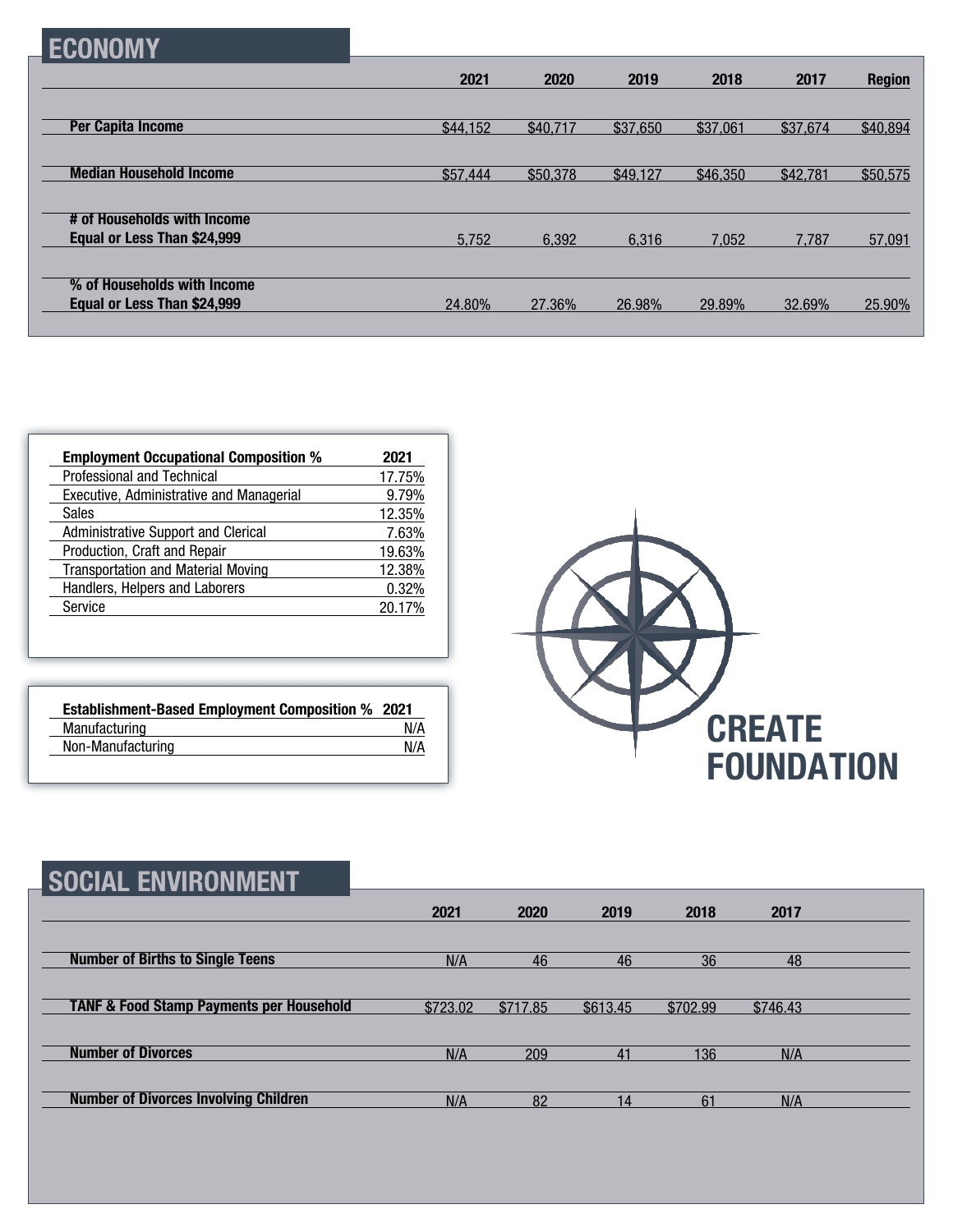## **EDUCATION**

|                                           | 2021     | 2020     | 2019     | 2018     | 2017     | <b>Region</b> |
|-------------------------------------------|----------|----------|----------|----------|----------|---------------|
|                                           |          |          |          |          |          |               |
| Percent of Population 25+ with HS Diploma | 86.35%   | 86.30%   | 85.07%   | 84.53%   | 83.44%   | 82.93%        |
|                                           |          |          |          |          |          |               |
| <b>Average Expenditure per Student</b>    | \$12,638 | \$11,003 | \$10,578 | \$10,778 | \$10,875 | \$11,915      |
|                                           |          |          |          |          |          |               |
| <b>ACT All Students</b>                   | 16.64    | 17.26    | 17.14    | 16.99    | 16.67    | 17.36         |
|                                           |          |          |          |          |          |               |
| <b>Average Class Size</b>                 | 12.53    | 13.26    | 12.89    | 13.45    | 13.44    | 12.57         |

| <b>Educational Attainment % by level</b> | 2021   |
|------------------------------------------|--------|
| Graduate/Professional                    | 8.82%  |
| 4 Year Degree $+$                        | 14.51% |
| Associate's Degree                       | 10.03% |
| Some College                             | 21.15% |
| High School Diploma                      | 31.84% |
| Some High School                         | 9.35%  |
| Some Elementary                          | 4.31%  |

| <b>High School Completer Rate</b> | 2021 |
|-----------------------------------|------|
| <b>Lowndes County</b>             | 91 N |
| Columbus                          | 83.5 |

### **HOUSING**

| ----------                                |           |           |           |           |           |               |
|-------------------------------------------|-----------|-----------|-----------|-----------|-----------|---------------|
|                                           | 2021      | 2020      | 2019      | 2018      | 2017      | <b>Region</b> |
|                                           |           |           |           |           |           |               |
| <b>Percent of Owner Occupied Housing</b>  | 63.98%    | 63.89%    | 63.86%    | 63.59%    | 63.56%    | 68.26%        |
|                                           |           |           |           |           |           |               |
| <b>Percent of Renter Occupied Housing</b> | 36.02%    | 36.11%    | 36.14%    | 36.41%    | 36.44%    | 31.74%        |
|                                           |           |           |           |           |           |               |
| <b>Median Home Value</b>                  | \$164,600 | \$154,883 | \$146,690 | \$134,273 | \$129,195 | \$151,579     |
|                                           |           |           |           |           |           |               |